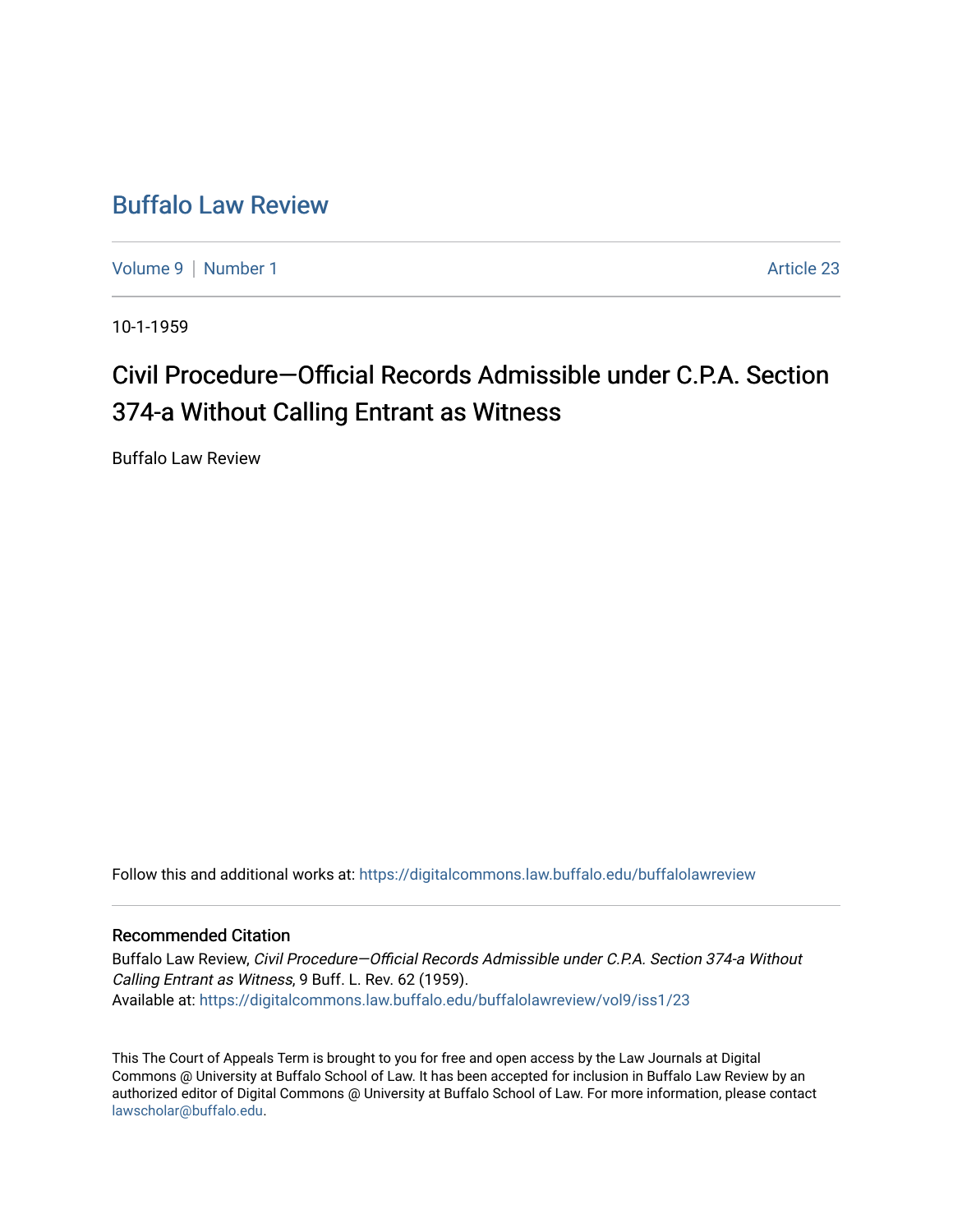#### *BUFFALO LAW REVIEW*

is not itself a final determination. As the Court of Appeals stated: "There is no question but that the judgment of permanent injunction issued in 1939 was a final determination. The order of the Appellate Division reversing the order to vacate that judgment neither adds to nor detracts from the rights of the parties as determined by such judgment---it merely adheres to the already final determination. That being so, it is non-final in character and the defendant's appeal therefrom must be discissed."<sup>56</sup>

#### **OFFICIAL** REcoRDs ADMISSIBLE **UNDER** CPA **SECTION 374-A WITHOUT CALLING ENTRANT AS WITNESS**

Prior to the enactment of Section 374-a of the Civil Practice Act any memorandum or record of a business could not be introduced into evidence without first calling as witnesses all parties who had any part in making such memorandum or record.<sup>57</sup> This section allows such memorandum or record to be admitted into evidence without first calling the entrant as a witness if it was made in the regular course of such business.<sup>58</sup>

In *Kelly v. Wasserman*,<sup>59</sup> plaintiff attempted to introduce records kept by the Department of Welfare of two conversations between a representative of the department and the defendant. The records, if admitted, would have produced inconsistencies in defendant's testimony as to an oral agreement had between the defendant and plaintiff that led to a conveyance of plaintiff's house to the defendant. The trial court refused to admit the records into evidence. The Appellate Division affirmed, $60$  and the Court of Appeals reversed and remanded for a new trial.<sup>61</sup>

It was unclear to the Court whether the records were excluded by the trial court because the statements were hearsay, or because they were put in evidence as contradictory statements made by the defendant out of court for the purpose of impeaching him. The Court noted, however, that the more probable grounds for exclusion was the former since the latter ground was dispelled in *Koester v. Rochester Candy Works. <sup>2</sup>*

- 
- **59. 5** N.Y.2d 425, 185 N.Y.S.2d 538 (1959). 60. 6 A.D.2d 888, 177 N.Y.S.2d 1017 (2d Dep't 1958).
- 

61. *Supra* note **59.** 62. 194 N.Y. 92, 87 N.E. 77 (1909). The court said at 194 N.Y. 97, **98,** "When, however, it is said that one cannot impeach his own witness by contradictory state-

<sup>56.</sup> *Supra* note 1 at 186, 189 N.Y.S.2d 144 (1959).

<sup>57.</sup> Johnson v. Lutz, 253 N.Y. 124, 170 N.E. 517 (1930). 58. N.Y. Cv. PRAC. AcT § 374-a provides:

Any writing or record, whether in the form of an entry in a book or otherwise, made as a memorandum or record of any act, transaction, occurrence or event shall be admissible in evidence in proof of said act, transaction, occurrence or event if the trial judge shall find that it was made in the regular course of any business, and that it was the regular course of such business to make such memorandum or record at the time of such act, transaction, occurrence or event, or within a reasonable time thereafter. All other circumstances of the making of such writing or record, including lack of personal knowledge by the entrant or maker, may be shown to affect its weight, but they shall not affect its admissibility.